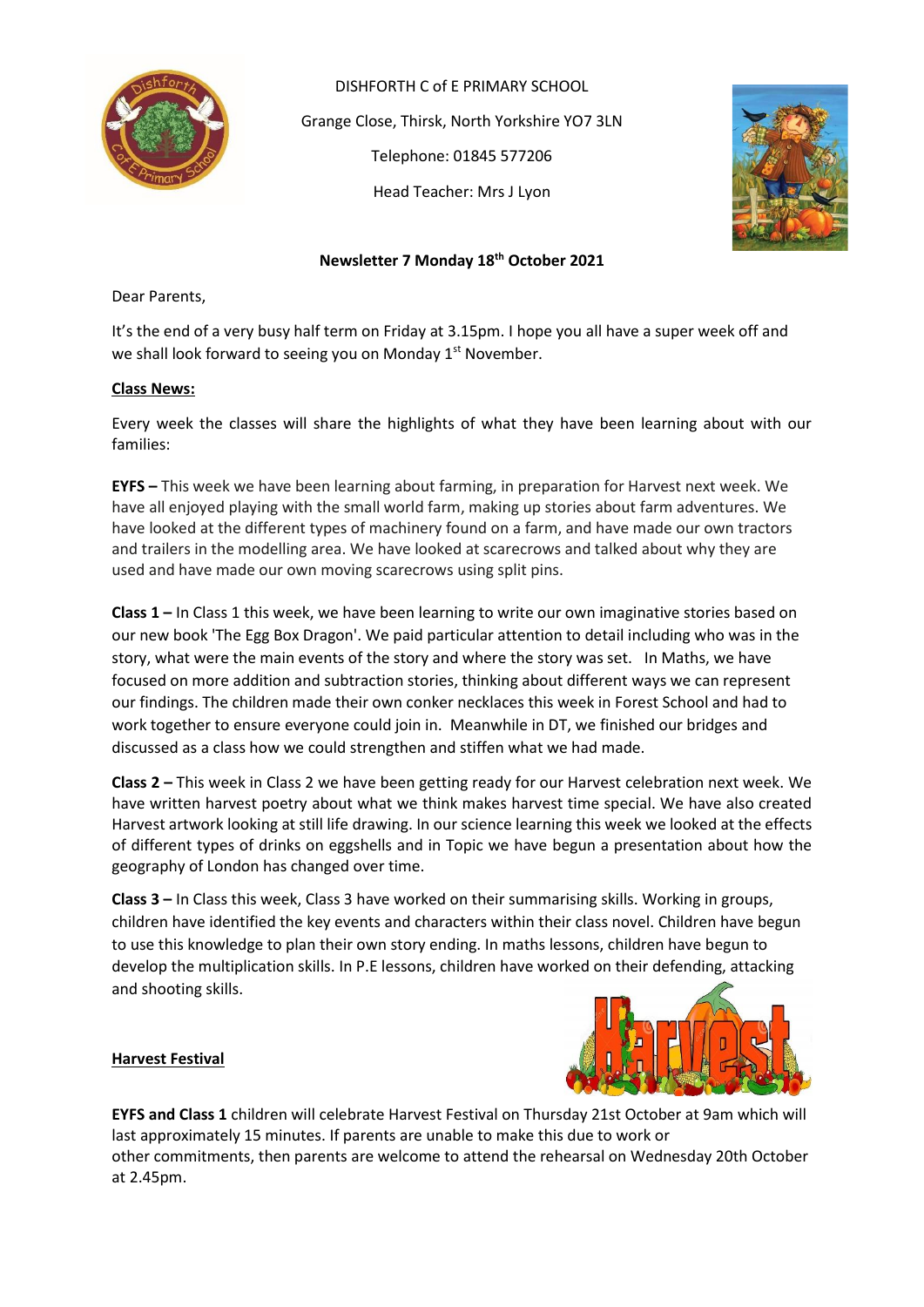**KS2 (Class 2 and 3**) will celebrate Harvest Festival on Friday 22nd October at 2.30pm

Please can a maximum of two people from each household attend Harvest and can you let Mrs McBride know the performance/s you are attending either by phoning or emailing her at [admin@dishforth.n-yorks.sch.uk](mailto:admin@dishforth.n-yorks.sch.uk) - thank you.



# **Harvest – Food Bank Donations**

This year for Harvest, we will be supporting Ripon Community House Food Support. Food support provides emergency parcels for people in crisis in Ripon, Boroughbridge and the surrounding villages. If you would like to donate dried goods, tinned food or long-life milk then please, can you send them into school – there will be a box near the front entrance. Thank you.

## **Open the Book**

On Friday we all enjoyed a wonderful Collective Worship from Open the Book. The children were very engaged throughout the re-enactment of the Bible Story John the Baptist's, teaching about social justice and they participated in a song at the end. Thank you to Pamela who led Open the Book and we shall look forward to seeing them again next half term.

## **School Photographs**

Please can any school photograph orders be completed online by **Thursday 21st October** to avoid any late order fees.

## **Forest Schools – after half term**

After half term from Monday 1<sup>st</sup> November, Class 2 children will be taking part in Forest Schools every Monday morning.

Forest School is an inspiring process which is a specialised approach that aims to develop confidence and self-esteem through hands-on learning outside.

Please can Class 2 children bring into school a waterproof coat, tracksuit bottoms and trainers / wellies – something that you don't mind getting wet and dirty!!

### **Forest Schools and PE in EYFS**

After half term Forest Schools will take place on a Wednesday afternoon and PE will take place on a Tuesday afternoon.

### **Applying for a School Place for September 2022 – Moving from Nursery to Reception**

If your child was born between 1 September 2017 and 31 August 2018 they are due to start school in 2021-22. The [primary school application](https://www.northyorks.gov.uk/applying-place-primary-school) round is now open and **the deadline to apply is 15th January 2022**.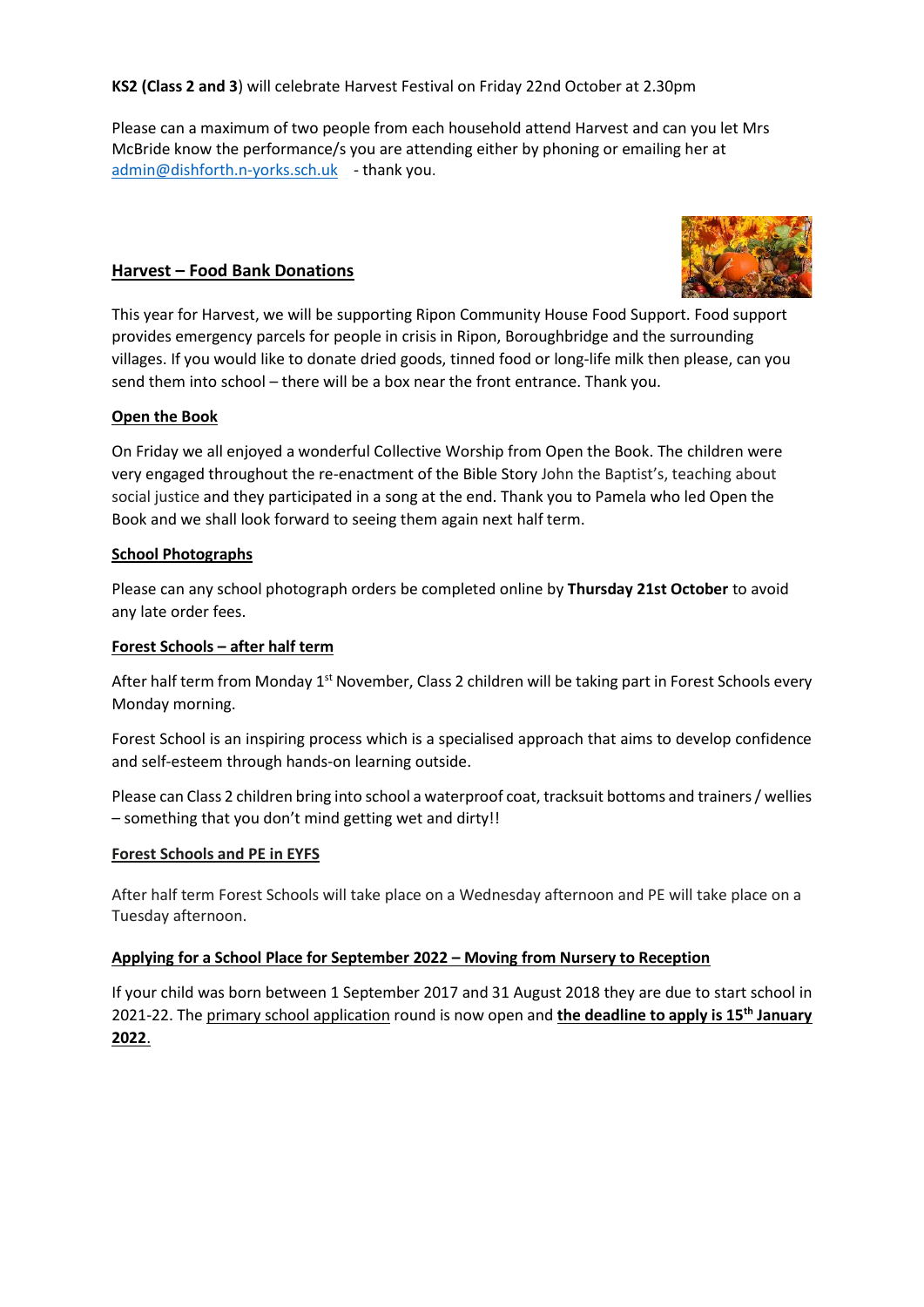## **Promotional School Dinners**

## **Bonfire Night – Friday 5th November**

Sloppy Joe Style Sausages in a Bun

Potato Wedges Sweetcorn and Peas

Chocolate & Vanilla Swirls With an Apple Wedge

## **Menu Change – Wednesday 3 rd November**

Fish Fingers Tomato Ketchup Chipped Potatoes Vegetable Medley Fresh Bread

Fruit Shortcake, Fresh Fruit or Yoghurt

## **Billy Bob Buttons – author visit 9th November**

The award-winning, bestselling children's author, Billy Bob Buttons, will be visiting this school on the AFTERNOON of Tuesday 9th November.

He is the author of sixteen very popular children's books including Felicity Brady and the Wizard's Bookshop, the bestselling Muffin Monster, Tiffany Sparrow Spook Slayer, The Cool Kids Book Prize winner, WIDE AWAKE, and the UK People's Book Prize winner and bestseller, I think I Murdered Miss. Last year, this book sold over 40,000 in the UK alone and won the 2014 UK People's Book Prize.

Every year, he meets with approx. 50,000 primary school children to deliver his popular literacy workshops. Throughout the afternoon, he will be delivering the workshops to KS1 and KS2 children focusing on Planning a Story, Adventure Writing and Characters.

There will also be an opportunity for your child to meet Mr. Buttons and buy a signed and dedicated book. Attached to this letter is a price list plus lots of information on the different books they can pick from. If you wish your child to buy a signed book, simply put the money (the author will have change with him) in an envelope (with your child's name and class written on the front) and hand it to the school office / class teacher as soon as possible.

Mr. Buttons will be doing the book signing at the end of the school day, so if parents wish to meet him and help their child pick a book, they can do so then.

### **Children in Need – Friday 19th November**

We will be supporting Children in Need day on Friday 19<sup>th</sup> November, so if you 'spot' any of the fundraising items on sale and want to buy in advance please feel free to do so. Children will get a chance to wear/use them on the day in school as we are holding a non-uniform day and ask that children bring in £1 donation.

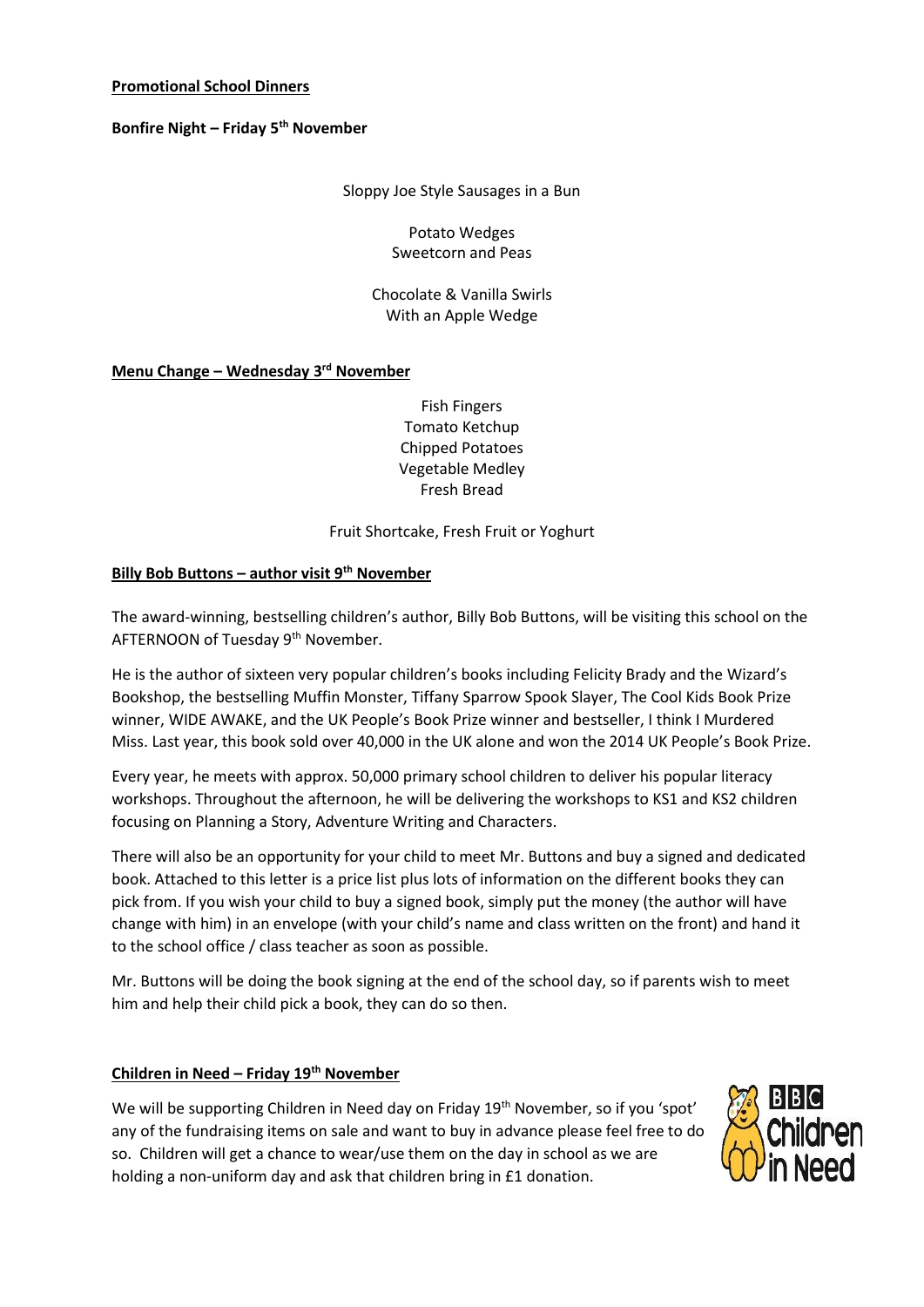#### **AWARDS**

#### **Celebration Assembly**

On Friday, we had our Celebration Assembly. This week the following children were given our weekly awards;

### **Ribbons**

**EYFS** – The ribbon this week goes to someone who always works well in Read, Write Inc and has made super progress in blending sounds to read words. Well done, Lottie!

**Class 1 –** The ribbon this week goes to someone who has worked really hard on their writing. Well done, Celeste!

**Class 2** – The ribbon this week goes to someone for their excellent work in Maths, looking at subtracting 2 digit numbers from 3 digit numbers. Well done, Jacob!

**Class 3** – The ribbon this week goes to someone who works hard in all lessons and has been noticed for his maths skills. He demonstrated excellent mental strategies and explained to his peers how he had worked out the answer to a variety of arithmetic questions. Well done to Alex H!

# **Values in Action**

This week our Values Award goes to Tyrell for demonstrating the school value of respect.

Tyrell is always respectful to others even when things are not going his way.

Tyrell was nominated by Zach.

Well done,

Tyrell!

I hope you all have a wonderful half term and we shall look forward to seeing you on Monday 1st November.

Kind regards,

J M Lyon - Head Teacher